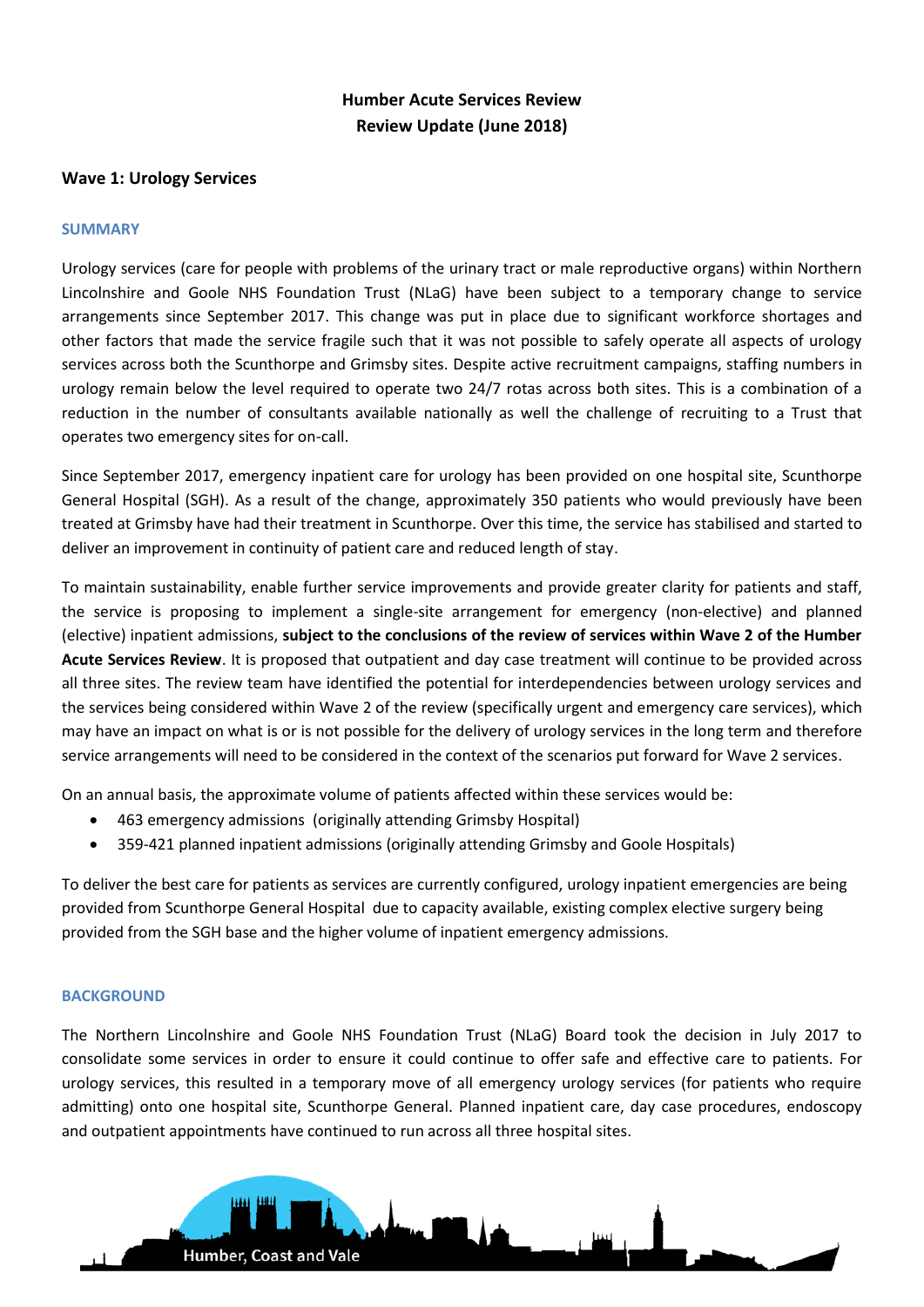This decision was taken because workforce shortages meant it was not possible to continue to deliver a safe inpatient service across both main sites. To deliver care safely and effectively on a 24/7 basis the Trust needs six consultants. The service has seen a significant turnover in consultants and has been reliant on long-term locums who by summer 2017 had all moved on. In July 2017 there were four consultants running the service, which reduced to three in September 2017. Each consultant works during the day and on call during evenings and weekends, which became increasingly difficult to sustain for both the staff involved and patients when staff numbers reduced to three in September 2017.

Since the revised service arrangements were put in place, the service has stabilised and has been able to successfully recruit some additional consultant capacity but still not at the level required to safely provide 24/7 cover across two sites. The service has started to deliver an improvement in continuity of patient care and reduced length of stay for patients. Clinicians and service managers are working together to ensure they can continue to provide a high quality, safe and sustainable service for local patients.

Northern Lincolnshire and Goole NHS Foundation Trust and its partners – Hull and East Yorkshire Hospitals NHS Trust and the four Humber Clinical Commissioning Groups – are working together to undertake a systematic review of acute hospital services across all five hospital sites in the Humber area. Further details about the scope and process for the review can be found on the review website: [www.humbercoastandvale.org.uk/humberacutereview.](http://www.humbercoastandvale.org.uk/humberacutereview)

This briefing note provides an update on the clinical review of urology services, which are within the first wave of services being considered through the Humber Acute Services Review. It sets out the current position of urology services within NLaG and makes recommendations for further stabilising the service in the context of the review of services within Wave 2.

# **CURRENT SERVICE CONFIGURATION**

NLaG currently provides urology care across all three hospital sites working as a trust-wide team. Elective (planned) care, outpatients, day case treatment including endoscopy and day case/inpatient surgical procedures are carried out on all three sites. In addition, outreach clinics are delivered from Mablethorpe.

Urology provides cancer care for prostate, bladder, testicular and penile cancers through a multi-disciplinary team (MDT). Complex cancer patients receive care in Hull & East Yorkshire Hospitals as the Tertiary Centre. Emergency admissions have been consolidated on the Scunthorpe site since September 2017 due to consultant workforce vacancies.

Table 1 outlines the current service provision by site.

|                                   | <b>DPoW</b> | <b>SGH</b> | <b>GDH</b> | <b>OUTREACH</b><br><b>CLINICS</b> | <b>HEY</b> |
|-----------------------------------|-------------|------------|------------|-----------------------------------|------------|
| Inpatient emergencies             |             |            |            |                                   |            |
| Inpatient elective (planned care) |             |            |            |                                   |            |
| Day case procedures               |             |            |            |                                   |            |
| Endoscopy                         |             |            |            |                                   |            |
| Outpatients                       |             |            |            |                                   |            |
| On call                           |             |            |            |                                   |            |
| MDT and complex cancer care       |             |            |            |                                   |            |

*Table 1:*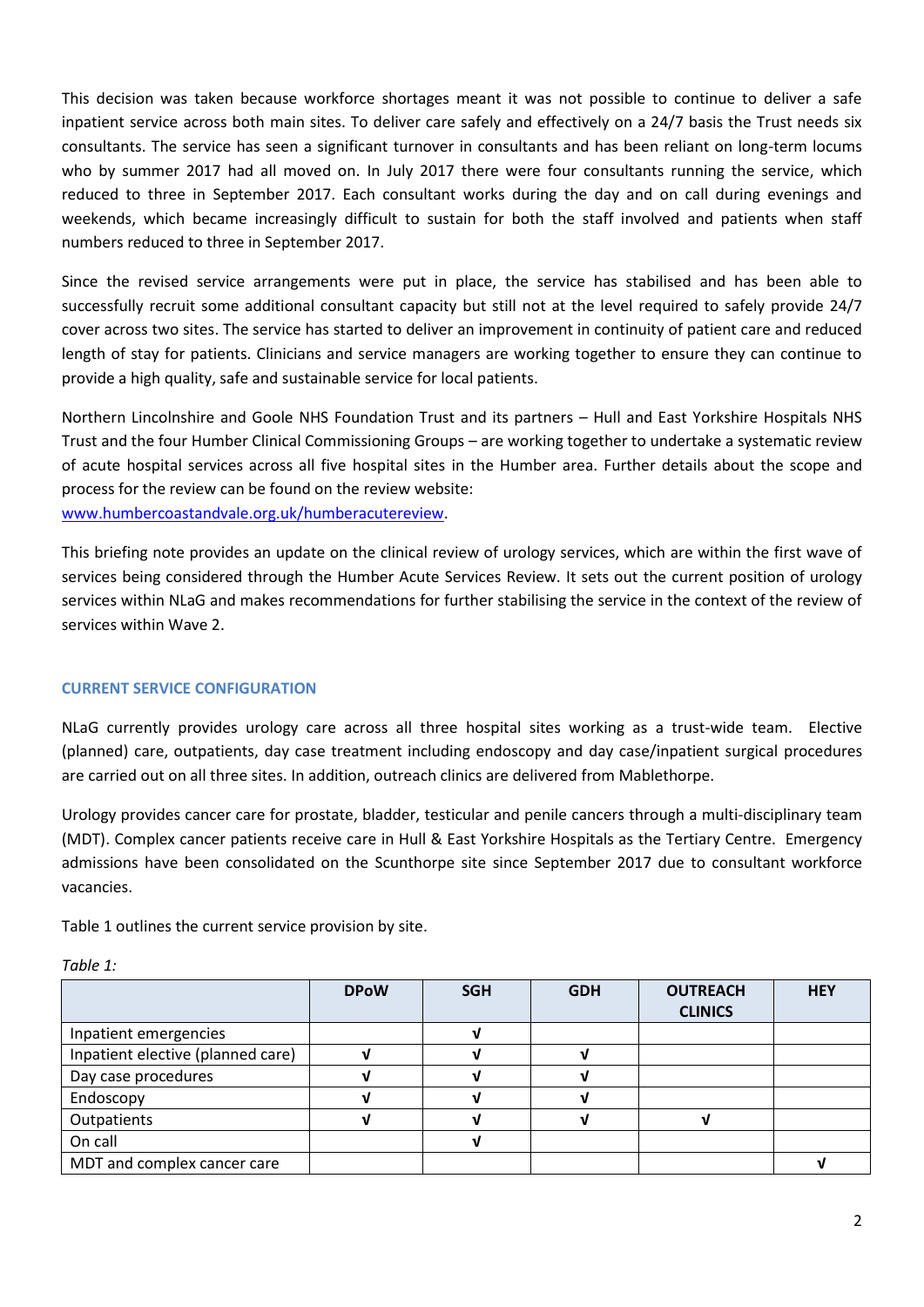## **Workforce**

Current workforce establishment showing budgeted and actual in post is detailed in table 2 as at February 2018. Urology doctors at NLaG work as one team across all sites; therefore the budget is not split by site.

| ahle |  |
|------|--|
|      |  |

|                    | <b>Trust wide (Budgeted)</b> | Trust wide (In post) | <b>Position with New Starters</b><br><b>Qtr 2 (June 2018)</b> |
|--------------------|------------------------------|----------------------|---------------------------------------------------------------|
| Consultant (wte)   |                              | 3.75                 | $4.75*$                                                       |
| Middle Grade (wte) |                              |                      |                                                               |
| Junior Drs (wte)   |                              |                      | $7**$                                                         |

\*Newly recruited Urologist included in the 4.75wte continues to wait for a visa, whilst the post holder has accepted, the time taken to gain a visa means that the start date is high risk. This has been escalated by the Trust to regulators.

\*\*Allocated Deanery posts therefore dependent upon the Deanery being able to fill vacancies, currently in the process of securing locums.

Active recruitment to the vacancies continues alongside a focus on retention of urology workforce.

### **Patient Experience**

Following the transfer of all emergency admissions to the Scunthorpe General Hospital site, the service has seen a progressive reduction in length of stay (LOS) with patients receiving continuity of care through a consultant of the week model. Compared to similar hospitals, the national peer length of stay for emergency admissions in urology is 3.3 days, which the service is now achieving.

Graph 1 shows a comparison in LOS from the previous year.



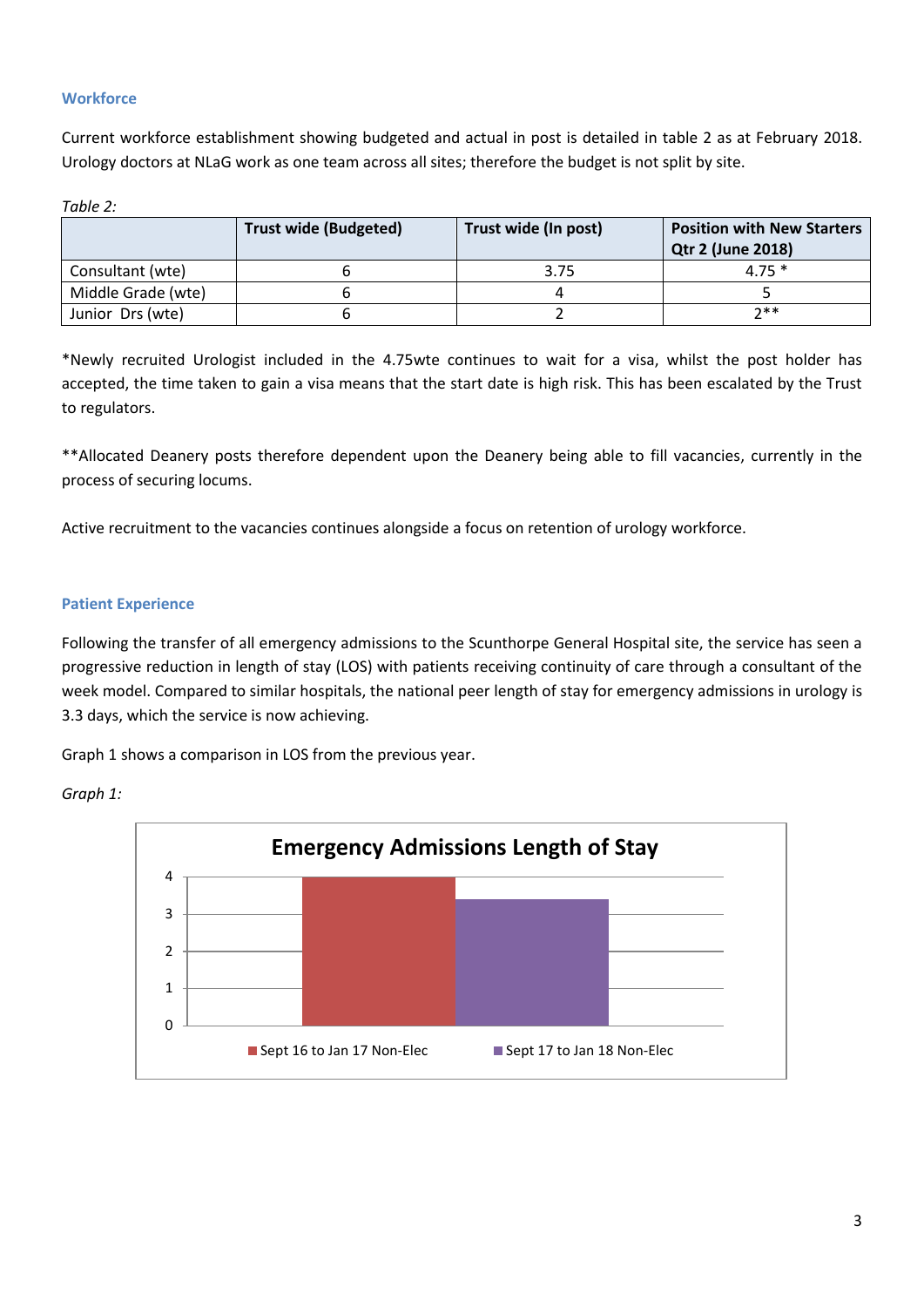### **UROLOGY DEMAND LEVELS AND CAPACITY PLANNING**

The urology demand levels for the period 2016/17 and 2017/18 are shown in table 3 by hospital site. This shows the shift of emergency inpatient activity from the DPoW site to the SGH as from September 2017. Appendix A shows the numbers of inpatient admissions (planned and emergencies) by CCG.

### *Table 3:*

| <b>Demand &amp; Activity</b>  | <b>DPoW</b> |         | <b>SGH</b> |         | <b>GDH</b> |         |
|-------------------------------|-------------|---------|------------|---------|------------|---------|
|                               | 2016/17     | 2017/18 | 2016/17    | 2017/18 | 2016/17    | 2017/18 |
| Referrals                     | 2,751       | 2,603   | 3,261      | 2,900   | 746        | 756     |
| Outpatients (all attendances) | 7,928       | 8,468   | 10,047     | 10,023  | 2,187      | 2,350   |
| Day case activity*            | 2,561       | 2,682   | 2,239      | 2,325   | 1,205      | 1,306   |
| In-Patient Elective           | 387         | 359     | 505        | 336     | 89         | 85      |
| In-Patient Emergency          | 463         | 289**   | 710        | $914**$ |            |         |

*\*includes endoscopy cystoscopy activity \*\*transferred to SGH site in September 17*

The demand and capacity has been modelled through the NHS IST tool confirming a shortfall in capacity against demand. This is reflective of reductions in workforce and growth in demand for diagnostic tests associated with meeting the national waiting time target of 2 weeks for urgent suspected cancer referrals. It is recognised through the GIRFT (Getting it Right First Time) programme that urology deals with high volumes of elderly and given the ageing population this is anticipated to increase.

Plans have been identified to address the total capacity shortfall. Actions that are underway to address the shortfall in capacity include pathway redesign to reduce duplication and make best use of resources, revised job planning and introducing more nurse-led services where appropriate over a 2 year timescale.

### **Urology Demographic Needs Assessment**

Graph 2 below shows the last 12 months demand for urology **outpatient** referrals by commissioner providing an indication of local population need:



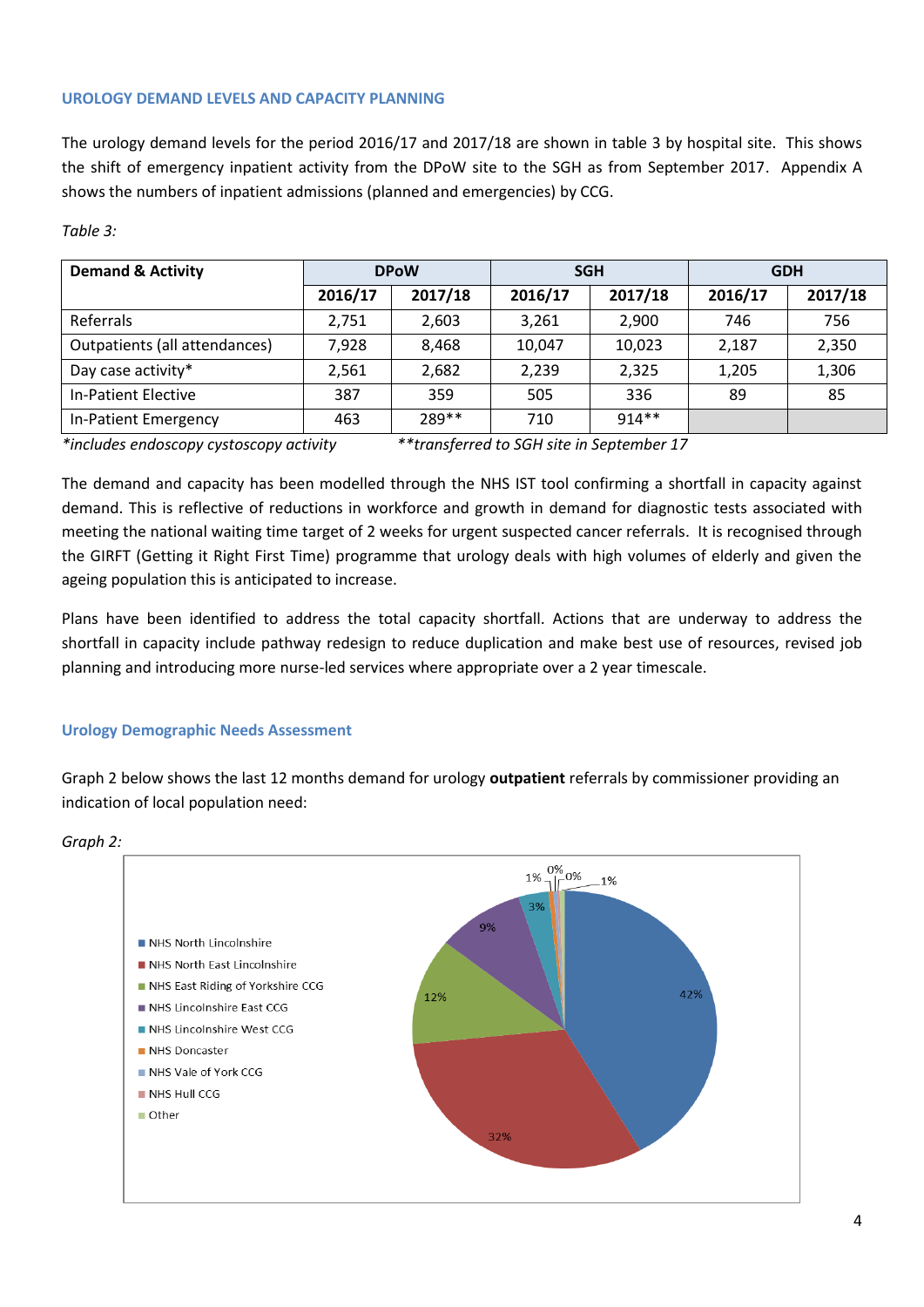Graph 3 below shows the last 12 months demand for urology non-elective **(emergency) admissions** by commissioner providing an indication of local population need:





## **PLANNING FOR THE FUTURE**

### **Continued Challenges**

Urology services within Northern Lincolnshire and Goole NHS Foundation Trust and across the wider Humber area continue to face a number of significant challenges. These include:

- Difficulty recruiting to clinical posts in urology is a national issue. NLaG has seen additional challenges with the unattractive rotas spilt across two sites, the geographic location and distance between the sites. Despite active recruitment campaigns, vacancies continue to exist across all grades of clinicians within NLaG.
- Recruitment and retention within a small workforce continues to be a challenge, particularly when seeking to provide 24/7 cover across three hospital sites whilst maintaining high levels of patient flow.
- Urology services cover five tumour sites (prostate, bladder, kidney, testis and penis). Demands on suspected 2 week wait cancer referrals continue to grow with a more recent spike in demand following national press coverage and information campaigns.
- It is recognised through the GIRFT programme that urology deals with high volumes of elderly and given the ageing population this is anticipated to increase.

### **Service Developments**

Given the challenges above, all partners are working together to identify the most sustainable and effective delivery model for urology services for the short, medium and longer term. Clinicians and service managers within NLaG, together with partners from across the Humber, Coast and Vale geography, have begun to work on developing a clinical network for urology services. On  $10<sup>th</sup>$  January 2018 a Urology Vision Day was held, bringing together clinicians, therapists and service managers from across Humber, Coast and Vale to discuss key challenges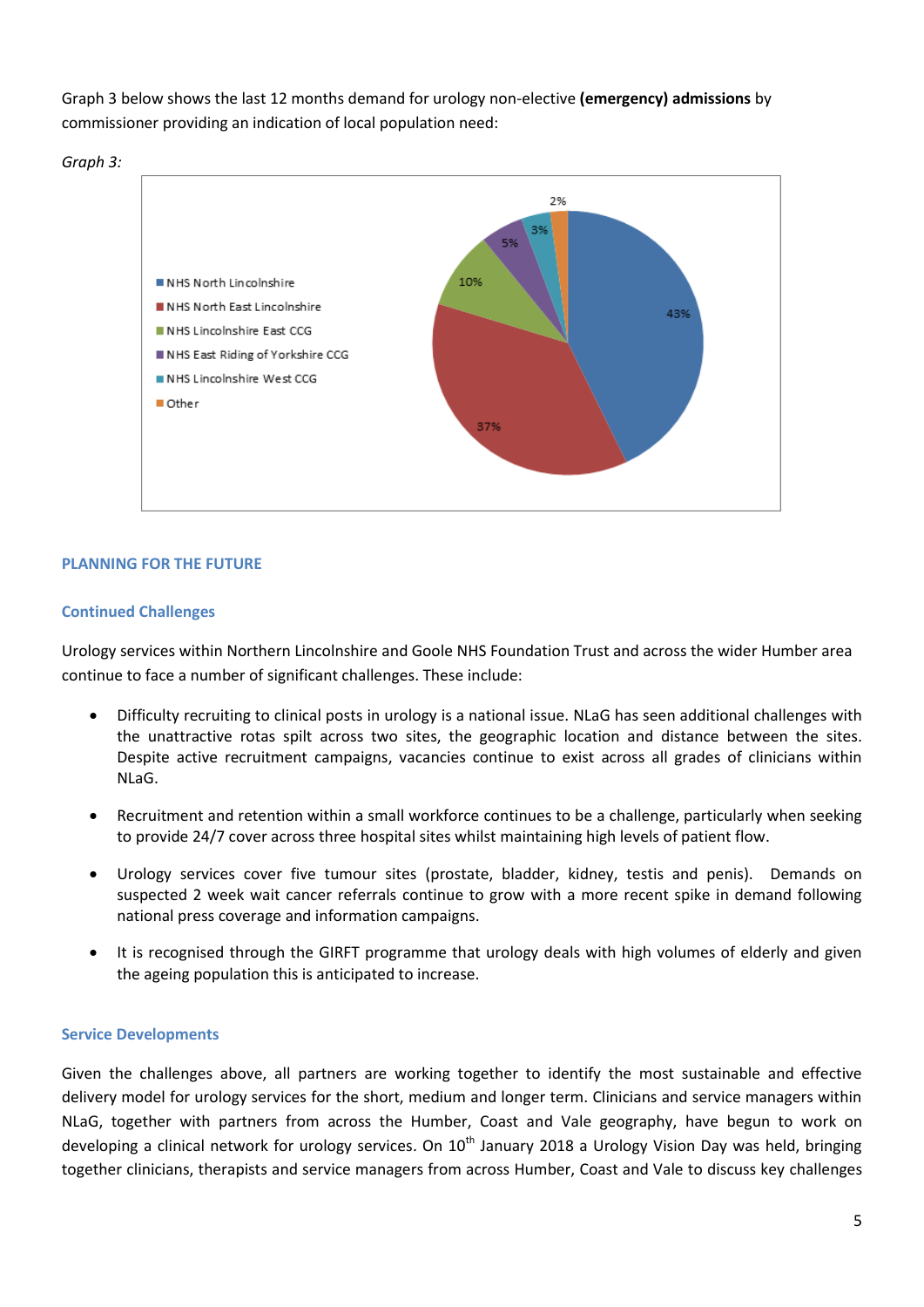and opportunities for working together on urology services in the future. A number of areas for further development were identified, including:

- Developing and modernising the existing kidney stone service.
- Discussion at Humber, Coast and Vale level regarding potential expansion of the stone service.

A Transformation Board (which includes clinical leads, CCG representation, nursing leads, managerial leads and a patient representative) has continued to meet on a 6 weekly basis to review the service arrangements within NLaG for urology. The group has considered four potential configuration scenarios for delivery of urology services using the principles and decision-making criteria set out in the Humber Acute Services Review programme plan:

- 1. Providing emergency inpatient provision on two main sites. Providing elective (planned) inpatient care, day cases, endoscopy and outpatients on all three sites. (Provision prior to temporary change in September 2017)
- 2. Providing all *emergency* inpatient provision on one site. Providing elective inpatient care, day cases, endoscopy and outpatients on all three sites. (Current provision, since September 2017)
- 3. Providing all *emergency* inpatient provision and *elective* inpatient on one site. Providing day cases, endoscopy and outpatients on all three sites. (Proposed arrangement for the current time, subject to the conclusions of the review of services in Wave 2 of the Humber Acute Services Review)
- 4. Providing all inpatient and outpatient urology services on one site.

All scenarios have been assessed against criteria for clinical outcomes, clinical interdependency, patient experience, workforce, performance, physical resources and cost effectiveness. The current workforce position of the Trust continues to mean that scenario one is not deliverable. Clinically the service are supporting scenario three.

Supporting the GIRFT principles and working in collaboration through the Humber Acute Services Review, the urology team are progressing with developments in following areas:

- Introduce hot clinics on the non-emergency site to further reduce transfers supported by the existing A&E pathways and diagnostics. These clinics are intended to prevent hospital admissions by providing proactive treatment and/or advice to patients who are at risk of needing emergency admission to hospital.
- Focus on further reductions in length of stay supported by continuity of care
- Development of integrated prostate pathways with GPs to support community provision thereby reducing demand on hospital-based services
- Standardisation of community incontinence service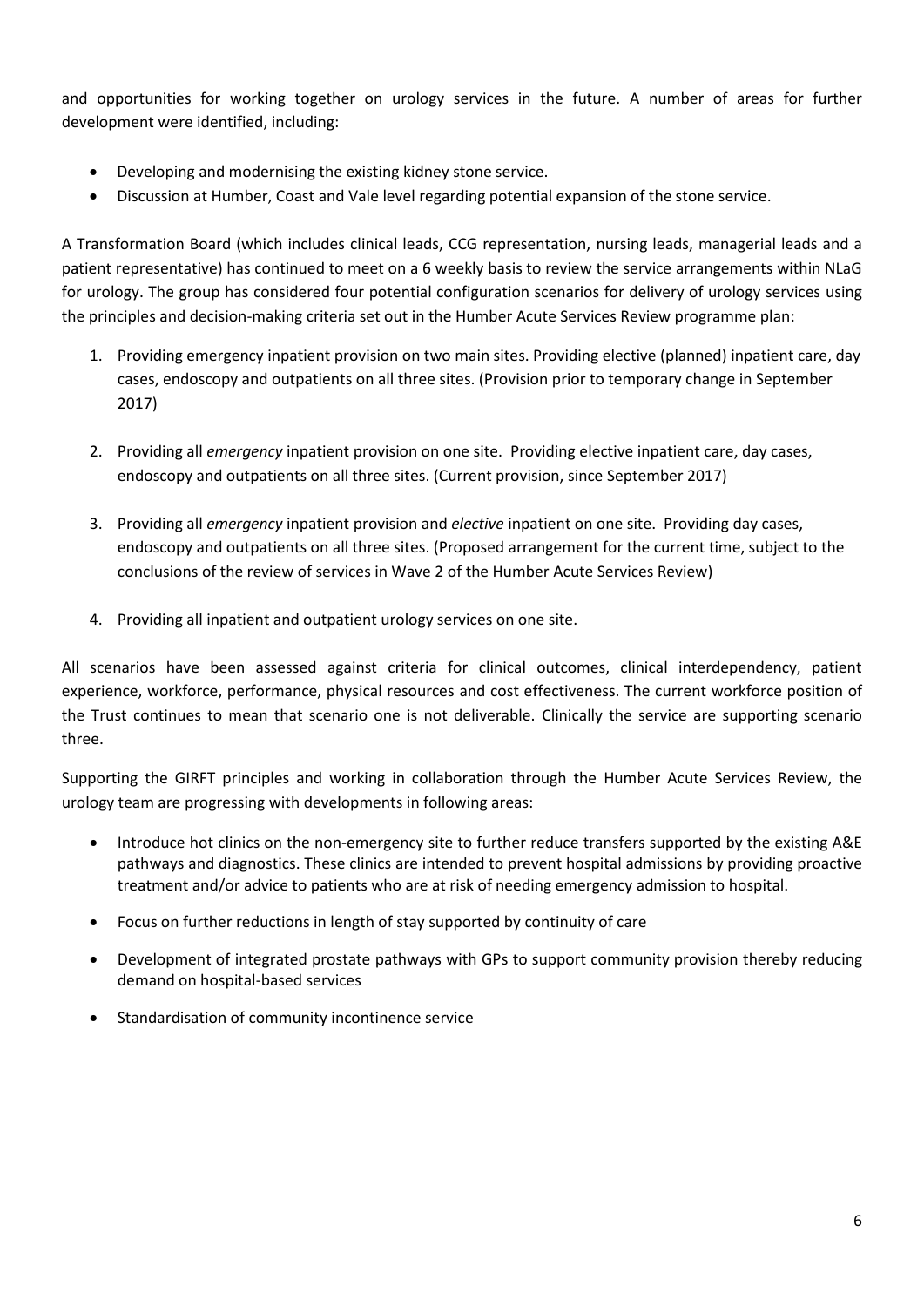#### **COMMUNICATIONS, ENGAGEMENT AND NEXT STEPS**

#### **Proposed Next Steps**

Urology services within NLaG are now in a more stable position following the introduction of revised service arrangements in September 2017. Over the past ten months the service has also started to deliver an improvement in continuity of patient care and reduced length of stay. Clinicians involved in the review of services have identified potential interdependencies between urology services and the services that are included in Wave 2 of the Humber Acute Services Review (specifically, A&E front door, assessment and diagnostic services and the specialties that support urgent and emergency care). It is the view of the Steering Group that further work in relation to the future configuration and operating model for urology services should be considered within the context of the recommended approach to urgent and emergency care that arises from Wave 2 of the review.

In order to maintain sustainability, enable further service improvements and provide greater clarity for patients and staff, the service is proposing to put in place a single-site arrangement for emergency (non-elective) and planned (elective) inpatient admissions, **subject to the conclusions of the review of services within Wave 2 of the Humber Acute Services Review**. Under this scenario, outpatient and day case treatment (including surgery) would continue to be provided across all three sites. This is the preferred option of the clinicians who are running the service at the current time.

Given the continued workforce challenges and the consultant recently attracted taking up the post mainly as a result of the one site rota, it is not considered possible to return to a two-site model for inpatient care. Under this preferred approach, a further 336-421 patients needing elective inpatient admissions would potentially have to travel to receive their care on the centralised hospital site. This averages 6-8 patients per week, with an average length of stay (for elective inpatients) of 1.8 days.

On an annual basis, the approximate volume of patients affected within these services would be:

- 463 emergency admissions (originally attending Grimsby Hospital)
- 359-421 planned inpatient admissions (originally attending Grimsby and Goole Hospitals)

Scunthorpe General Hospital is the preferred site to provide the inpatient services due to the existing complex elective surgery being provided from the SGH base and the higher volume of inpatient emergency admissions.

# **Communications and Engagement Approach**

The partners will continue to engage with those patients affected by the changes to service arrangements through patient surveys and focus groups and through the continuation of patient representation on the urology transformation board or equivalent group established through this process.

The table below sets out a summary of activity to date and outlines broad principles for engagement and monitoring of service-user feedback going forward.

|                                               | Joint communications brief to public on transfer of patients from<br>Grimsby September 2017 |
|-----------------------------------------------|---------------------------------------------------------------------------------------------|
| <b>Temporary Service Change:</b>              | https://www.nlg.nhs.uk/about/trust/service-reconfiguration/                                 |
| Communications with patients, staff<br>Public | NLAG Trust Board Minutes July 2017                                                          |
|                                               | https://www.nlg.nhs.uk/content/uploads/2017/05/NLG-17-Service-<br>Moves-Jul17-PUBLIC.pdf    |
|                                               |                                                                                             |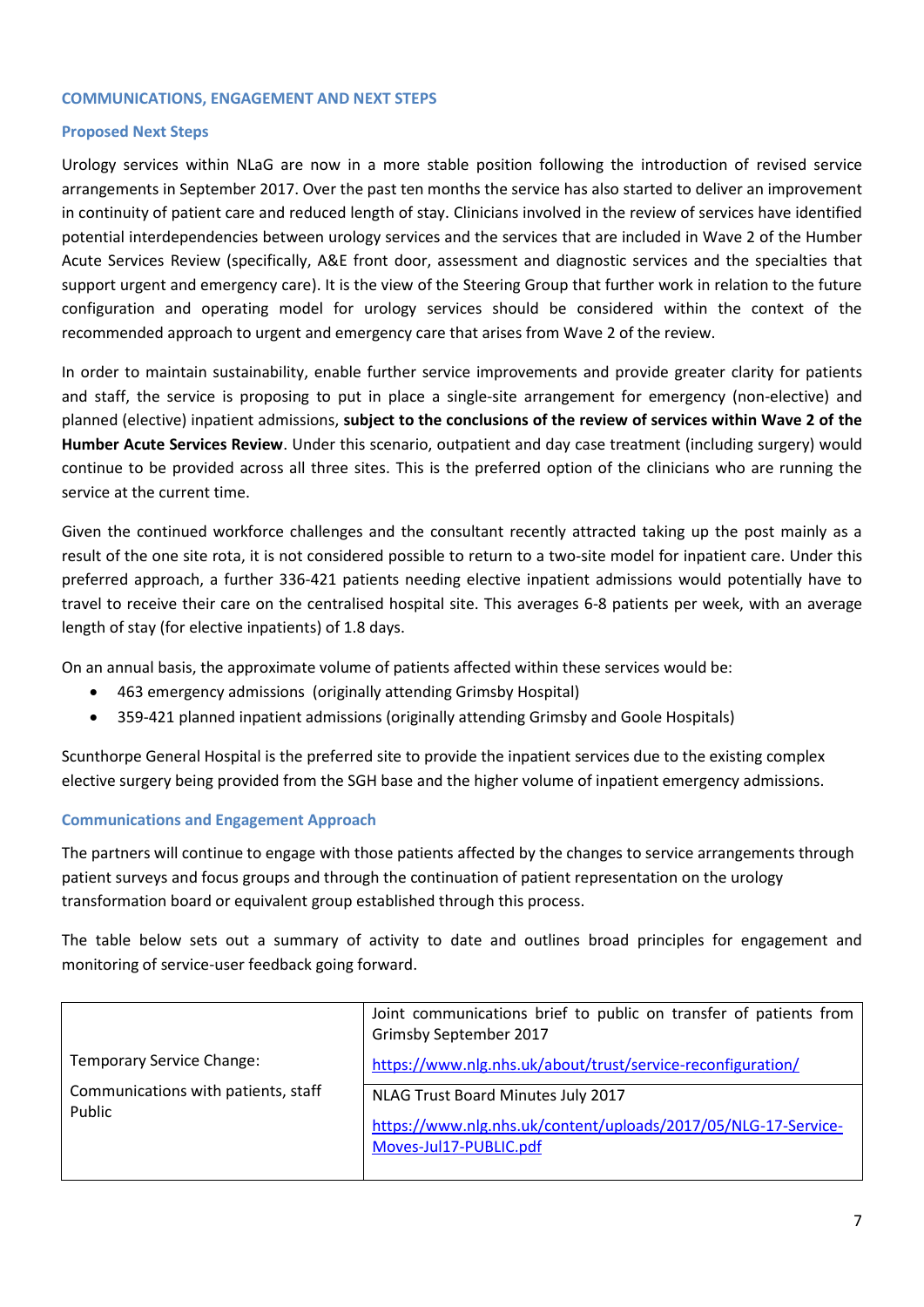|                                                                  | <b>Patient communications</b>                                                                                  |
|------------------------------------------------------------------|----------------------------------------------------------------------------------------------------------------|
| Monitoring of temporary changes                                  | Monitor Friends and Family test                                                                                |
|                                                                  | <b>Monitor Complaints &amp; PALs</b>                                                                           |
|                                                                  | Ward-based surveys                                                                                             |
|                                                                  | Continued discussions with Overview and Scrutiny                                                               |
|                                                                  | Patient representatives on transformation group                                                                |
|                                                                  | Ward-based surveys                                                                                             |
|                                                                  | Continued monitoring of patient experience data                                                                |
|                                                                  | Liaison with local Healthwatch                                                                                 |
|                                                                  | <b>Patient communications</b>                                                                                  |
|                                                                  | <b>Staff briefings</b>                                                                                         |
|                                                                  | Engagement sessions (including NE Lincs CCG annual members<br>event, NLaG members meetings)                    |
| Communication, engagement and                                    | <b>Issues Paper and survey</b>                                                                                 |
| involvement in developing future<br>scenarios (up to June 2018)  | http://humbercoastandvale.org.uk/wp-                                                                           |
|                                                                  | content/uploads/2018/03/Issues-document final webversion1.pdf                                                  |
|                                                                  | https://www.surveymonkey.co.uk/r/HASR_issues<br>Discussions with Overview and Scrutiny:                        |
|                                                                  | http://webarchive.northlincs.gov.uk/councilanddemocracy/scrutiny/                                              |
|                                                                  | health-scrutiny-panel/minutes/health-scurtiny-panel-26-march-                                                  |
|                                                                  | $2018 - 2/$                                                                                                    |
|                                                                  | http://www2.eastriding.gov.uk/EasysiteWeb/getresource.axd?AssetI<br>D=687334&type=full&servicetype=Attachment  |
|                                                                  | https://www.nelincs.gov.uk/wp-content/uploads/2018/01/Draft-<br>Health-Scrutiny-Minutes-11th-April-2018-PR.pdf |
|                                                                  | Patient representatives on review groups                                                                       |
| Next steps:                                                      | Targeted focus group sessions (August to September 2018)                                                       |
| Communication, engagement and                                    | Citizen's Panel (launching July 2018)                                                                          |
| involvement in developing future<br>scenarios (as part of Wave 2 | Stakeholder involvement sessions (October/November 2018)                                                       |
| engagement plan)                                                 | Telephone and web-based survey                                                                                 |
|                                                                  | Continued discussions with Overview and Scrutiny                                                               |

The next phases of patient and public engagement will be incorporated into the wider engagement that will support the planning for services within Wave 2 of the Humber Acute Services Review. Further detail on the communications and engagement are available here:

[http://humbercoastandvale.org.uk/wp-content/uploads/2018/02/Humber-Acute-Services-Review\\_comms-and](http://humbercoastandvale.org.uk/wp-content/uploads/2018/02/Humber-Acute-Services-Review_comms-and-engagement-plan_final.pdf)[engagement-plan\\_final.pdf](http://humbercoastandvale.org.uk/wp-content/uploads/2018/02/Humber-Acute-Services-Review_comms-and-engagement-plan_final.pdf)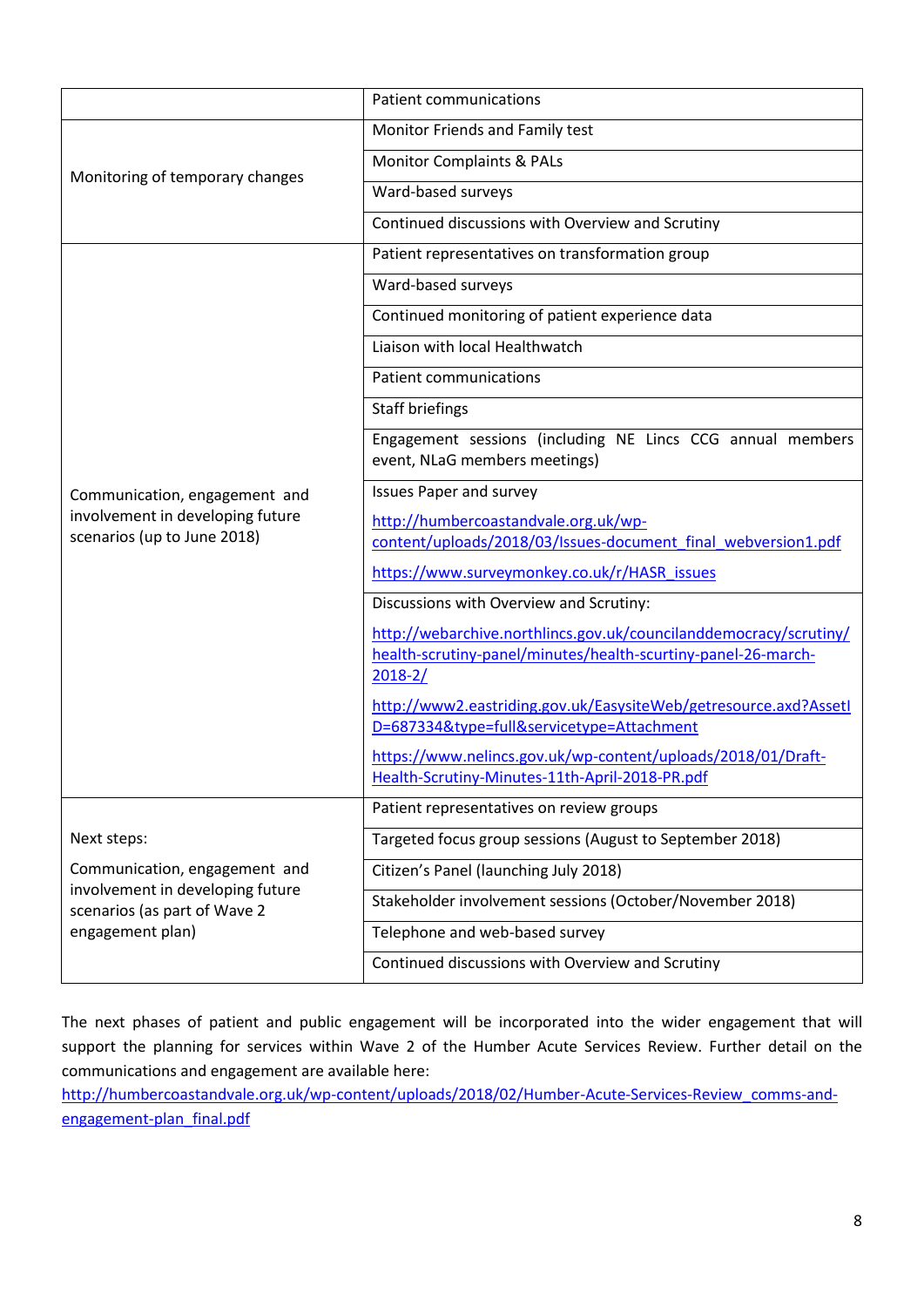### **Wave 2**

Work has now begun with clinicians, service-managers, commissioners and community representatives on reviewing services within Wave 2 of the Humber Acute Services Review. These service areas are:

- urgent and emergency care (including Accident and Emergency; critical care; respiratory medicine; acute surgery and acute medicine)
- maternity and paediatrics
- cardiac
- neurology
- immunology

The partners undertaking the review have agreed a communications and engagement plan for Wave 2 that will provide opportunities for patients, the public, staff and other key stakeholder groups will be able to have their say as plans develop. A citizen's panel will be launched in July 2018 and workshops to engage patients and the public in the development of options are planned for October and November. Further details of the plan can be provided on request.